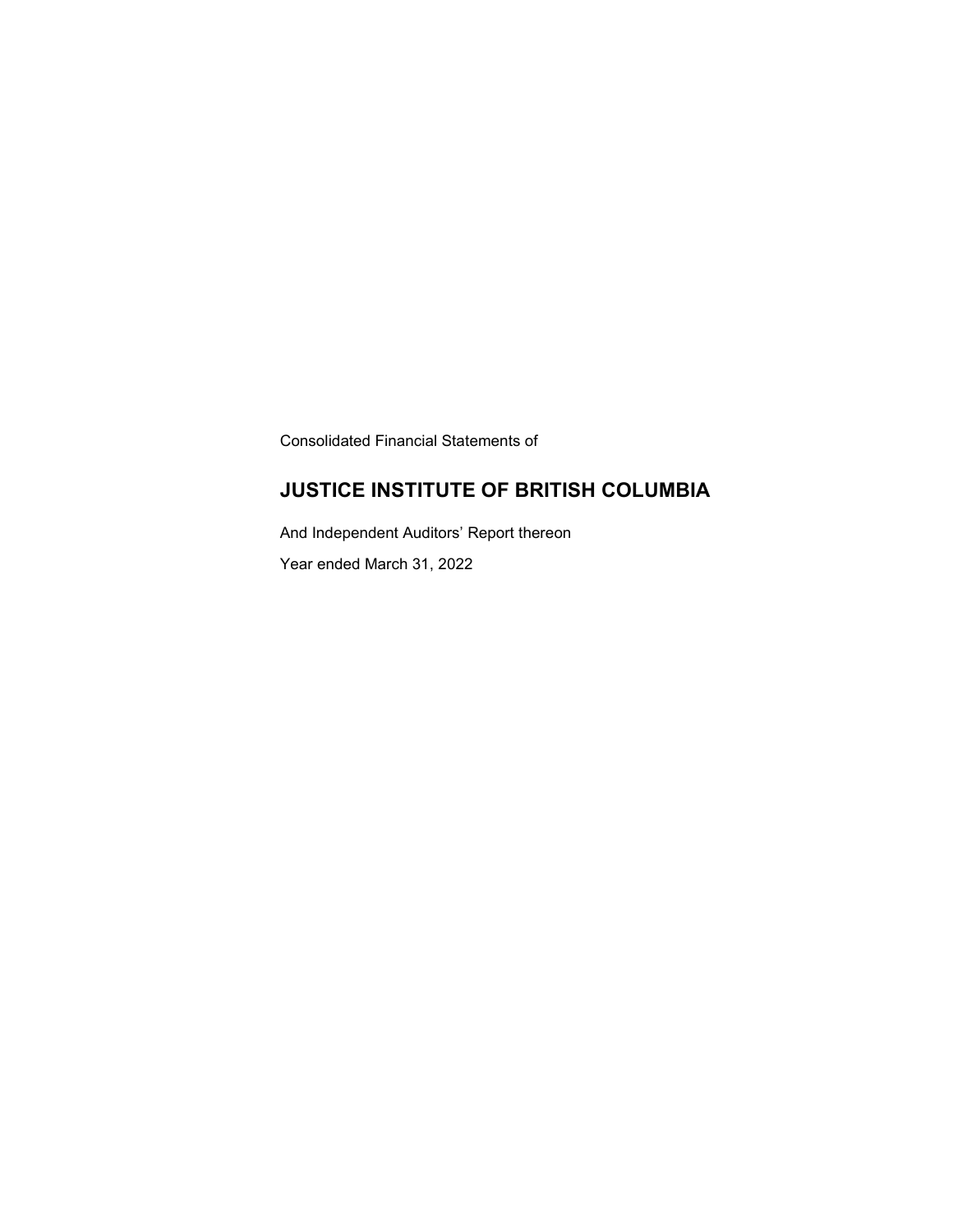

### **STATEMENT OF MANAGEMENT RESPONSIBILITY**

The consolidated financial statements have been prepared by management in accordance with Section 23.1 of the *Budget Transparency and Accountability Act* of the Province of British Columbia. The integrity and objectivity of these consolidated financial statements are management's responsibility. Management is also responsible for all of the notes to the consolidated financial statements and for ensuring that this information is consistent, where appropriate, with the information contained in the consolidated financial statements. A summary of the significant accounting policies is described in Note 2 to the consolidated financial statements. The preparation of consolidated financial statements necessarily involves the use of estimates based on management's judgment, particularly when transactions affecting the current accounting period cannot be finalized with certainty until future periods.

Management is also responsible for implementing and maintaining a system of internal controls to provide reasonable assurance that reliable financial information is produced. The internal controls are designed to provide reasonable assurance that assets are safeguarded, transactions are properly authorized and recorded in compliance with legislative and regulatory requirements, and reliable financial information is available on a timely basis for preparation of the consolidated financial statements.

The Justice Institute of British Columbia Board of Governors is responsible for ensuring that management fulfills its responsibilities for financial reporting and internal control and exercises these responsibilities through the Finance and Audit Committee. The Finance and Audit Committee reviews financial information on a quarterly basis and external audited consolidated financial statements yearly.

The Justice Institute of British Columbia's external auditor, KPMG LLP, conducts an independent examination, in accordance with Canadian auditing standards, and expresses their opinion on the consolidated financial statements. The external auditor has full and free access to financial management of the Justice Institute of British Columbia and meets when required. The accompanying Independent Auditors' Report outlines their responsibilities, the scope of their examination and their opinion on the consolidated financial statements.

On behalf of Justice Institute of British Columbia:

Dr. Michel Tarko Mike Proud Mike Proud

June 8, 2022

President and CEO **Vice-President, Finance and Operations**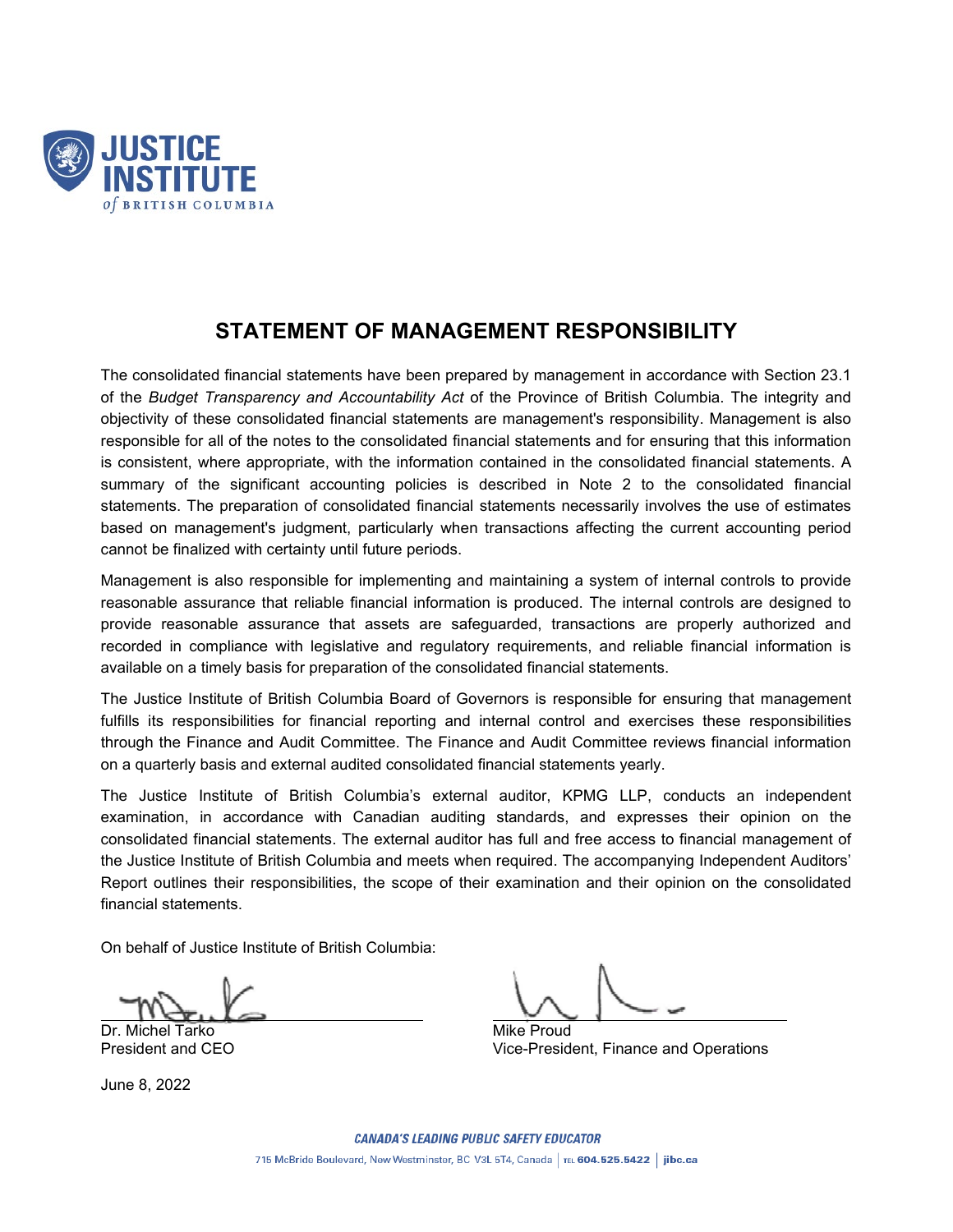

KPMG LLP PO Box 10426 777 Dunsmuir Street Vancouver BC V7Y 1K3 Canada Telephone (604) 691-3000 Fax (604) 691-3031

### **INDEPENDENT AUDITORS' REPORT**

To the Board of Governors of Justice Institute of British Columbia, and

To the Minister of the Ministry of Advanced Education and Skills Training, Province of British Columbia

### *Opinion*

We have audited the consolidated financial statements of Justice Institute of British Columbia (the "Institute"), which comprise:

- the consolidated statement of financial position as at March 31, 2022
- the consolidated statement of operations and accumulated surplus for the year then ended
- the consolidated statement of changes in net debt for the year then ended
- the consolidated statement of cash flows for the year then ended
- and notes to the consolidated financial statements, including a summary of significant accounting policies

(hereinafter referred to as the "financial statements").

In our opinion, the accompanying financial statements as at and for the year ended March 31, 2022 of the Institute are prepared, in all material respects, in accordance with the financial reporting provisions of Section 23.1 of the Budget Transparency and Accountability Act of the Province of British Columbia.

### *Basis for Opinion*

We conducted our audit in accordance with Canadian generally accepted auditing standards. Our responsibilities under those standards are further described in the **"***Auditors' Responsibilities for the Audit of the Financial Statements***"** section of our auditors' report.

We are independent of the Institute in accordance with the ethical requirements that are relevant to our audit of the financial statements in Canada and we have fulfilled our other ethical responsibilities in accordance with these requirements.

We believe that the audit evidence we have obtained is sufficient and appropriate to provide a basis for our opinion.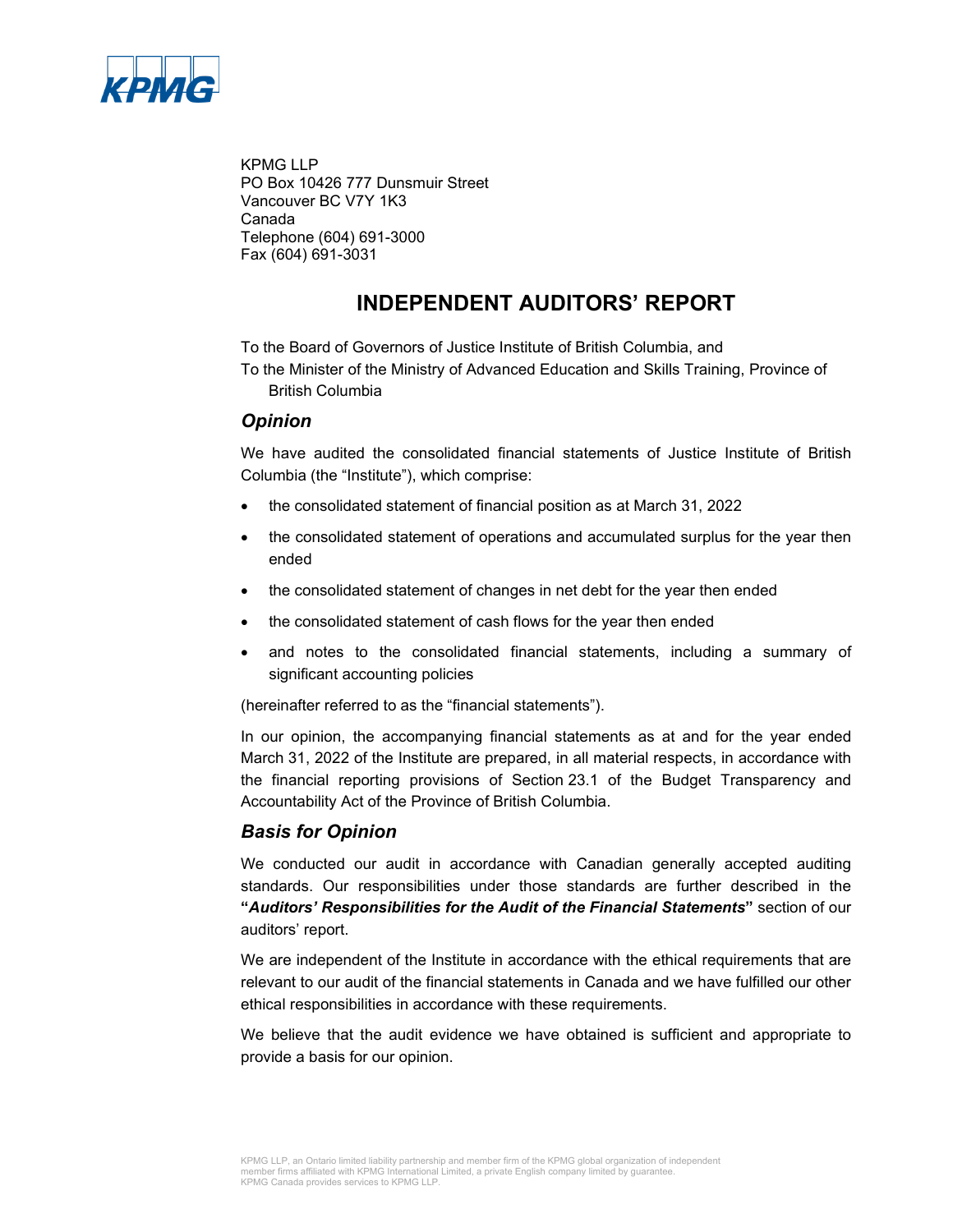

### *Emphasis of Matter – Financial Reporting Framework*

We draw attention to Note 2(a) to the financial statements which describes the applicable financial reporting framework and the significant differences between that financial reporting framework and Canadian public sector accounting standards.

Our opinion is not modified in respect of this matter.

### *Responsibilities of Management and Those Charged with Governance for the Financial Statements*

Management is responsible for the preparation of the financial statements in accordance with the financial reporting provisions of Section 23.1 of the Budget Transparency and Accountability Act of the Province of British Columbia and for such internal control as management determines is necessary to enable the preparation of financial statements that are free from material misstatement, whether due to fraud or error.

In preparing the financial statements, management is responsible for assessing the Institute's ability to continue as a going concern, disclosing as applicable, matters related to going concern and using the going concern basis of accounting unless management either intends to liquidate the Institute or to cease operations, or has no realistic alternative but to do so.

Those charged with governance are responsible for overseeing the Institute's financial reporting process.

### *Auditors' Responsibilities for the Audit of the Financial Statements*

Our objectives are to obtain reasonable assurance about whether the financial statements as a whole are free from material misstatement, whether due to fraud or error, and to issue an auditors' report that includes our opinion.

Reasonable assurance is a high level of assurance, but is not a guarantee that an audit conducted in accordance with Canadian generally accepted auditing standards will always detect a material misstatement when it exists.

Misstatements can arise from fraud or error and are considered material if, individually or in the aggregate, they could reasonably be expected to influence the economic decisions of users taken on the basis of the financial statements.

As part of an audit in accordance with Canadian generally accepted auditing standards, we exercise professional judgment and maintain professional skepticism throughout the audit.

We also:

• Identify and assess the risks of material misstatement of the financial statements, whether due to fraud or error, design and perform audit procedures responsive to those risks, and obtain audit evidence that is sufficient and appropriate to provide a basis for our opinion.

The risk of not detecting a material misstatement resulting from fraud is higher than for one resulting from error, as fraud may involve collusion, forgery, intentional omissions, misrepresentations, or the override of internal control.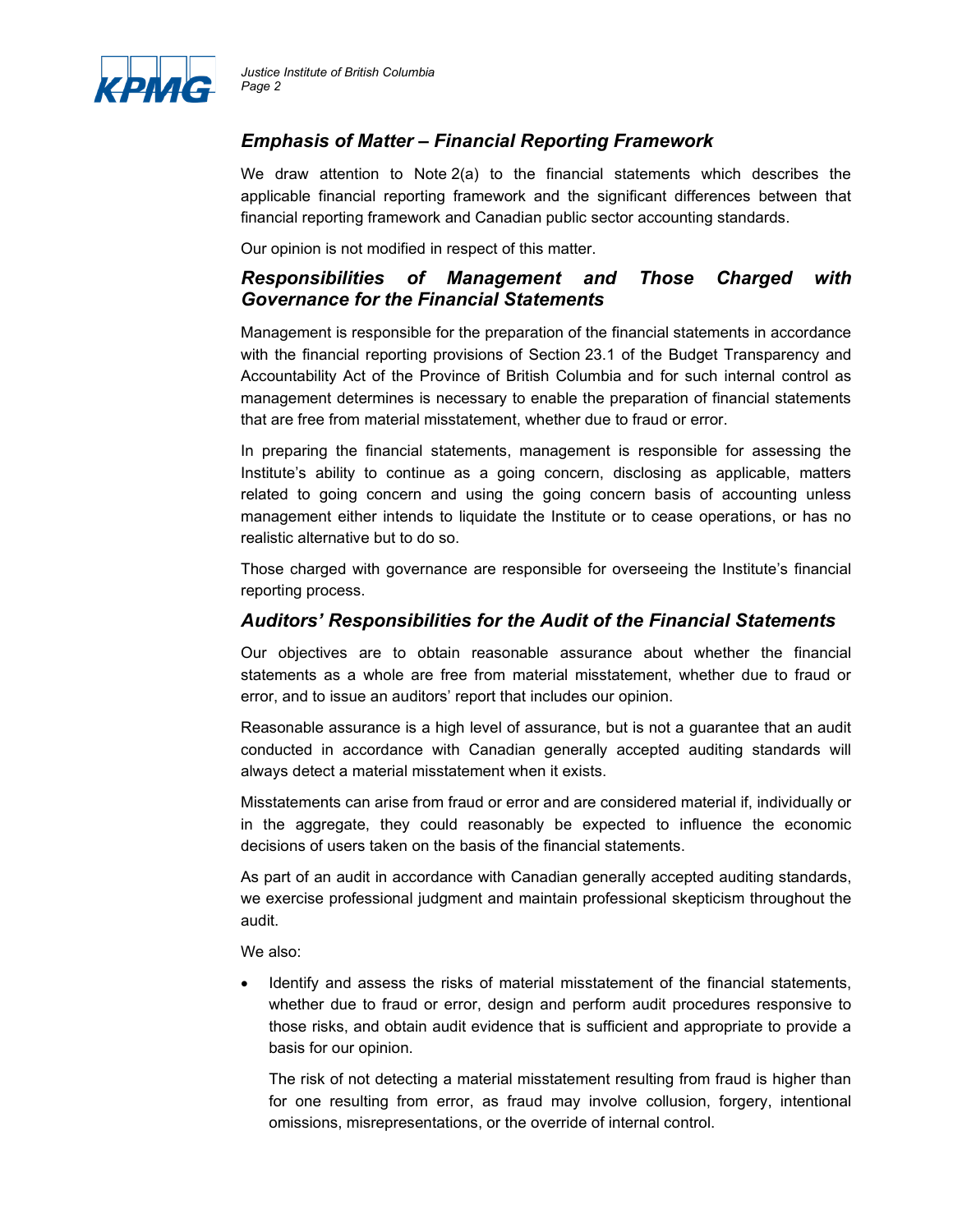

- Obtain an understanding of internal control relevant to the audit in order to design audit procedures that are appropriate in the circumstances, but not for the purpose of expressing an opinion on the effectiveness of the Institute's internal control.
- Evaluate the appropriateness of accounting policies used and the reasonableness of accounting estimates and related disclosures made by management.
- Conclude on the appropriateness of management's use of the going concern basis of accounting and, based on the audit evidence obtained, whether a material uncertainty exists related to events or conditions that may cast significant doubt on the Institute's ability to continue as a going concern. If we conclude that a material uncertainty exists, we are required to draw attention in our auditors' report to the related disclosures in the financial statements or, if such disclosures are inadequate, to modify our opinion. Our conclusions are based on the audit evidence obtained up to the date of our auditors' report. However, future events or conditions may cause the Institute to cease to continue as a going concern.
- Communicate with those charged with governance regarding, among other matters, the planned scope and timing of the audit and significant audit findings, including any significant deficiencies in internal control that we identify during our audit.
- Obtain sufficient appropriate audit evidence regarding the financial information of the entities and business activities within the group entity to express an opinion on the financial statements. We are responsible for the direction, supervision and performance of the group audit. We remain solely responsible for our audit opinion.

 $k$ *PMG 12P* 

Chartered Professional Accountants

Vancouver, Canada June 8, 2022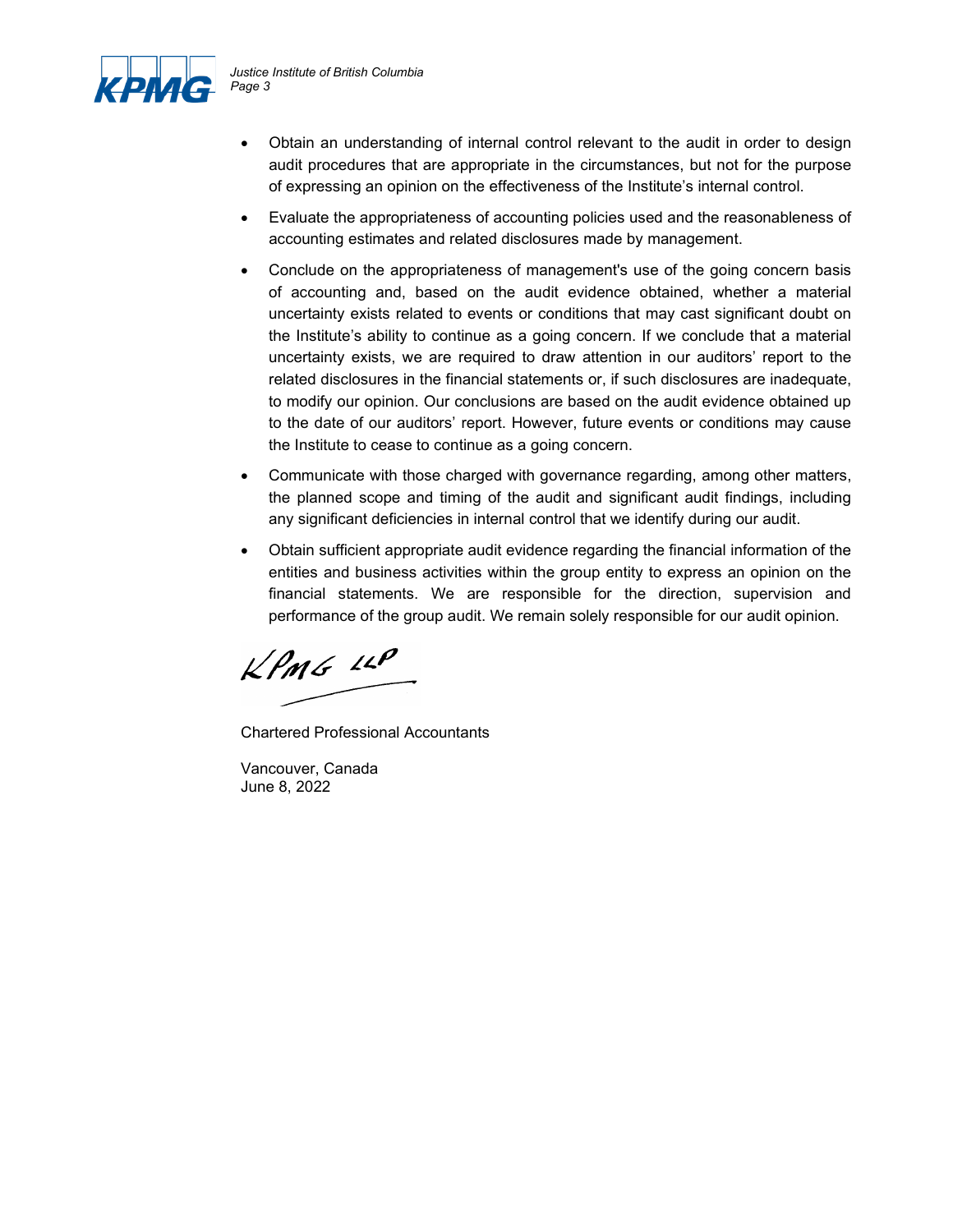Consolidated Statement of Financial Position

March 31, 2022, with comparative information for 2021

|                                                             | 2022                 | 2021                |
|-------------------------------------------------------------|----------------------|---------------------|
| Financial Assets                                            |                      |                     |
| Cash                                                        | \$<br>15,397,516     | 15,186,857<br>\$    |
| Accounts receivable (note 3)<br>Inventories held-for-resale | 3,827,765<br>109,251 | 1,881,390<br>97,272 |
|                                                             | 19,334,532           | 17,165,519          |
| Liabilities                                                 |                      |                     |
| Accounts payable and accrued liabilities                    | 9,831,969            | 7,513,247           |
| Employee future benefits (note 4(b))                        | 1,252,000            | 1,210,000           |
| Deferred revenue                                            | 7,288,255            | 7,404,409           |
| Deferred capital contributions (note 5)                     | 19,615,818           | 19,291,991          |
|                                                             | 37,988,042           | 35,419,647          |
| Net debt                                                    | (18,653,510)         | (18, 254, 128)      |
| <b>Non-Financial Assets</b>                                 |                      |                     |
| Tangible capital assets (note 6)                            | 35,631,512           | 35,428,236          |
| Inventories held for use                                    | 657,757              | 435,868             |
| Prepaid expenses                                            | 738,449              | 695,894             |
|                                                             | 37,027,718           | 36,559,998          |
| Accumulated surplus                                         | 18,374,208<br>\$     | 18,305,870<br>\$    |

Contractual obligations (note 9)

See accompanying notes to consolidated financial statements.

Approved on behalf of the Board:

Stephen Gamble Len Goerke<br>Chair Finance and

Finance and Audit Committee Chair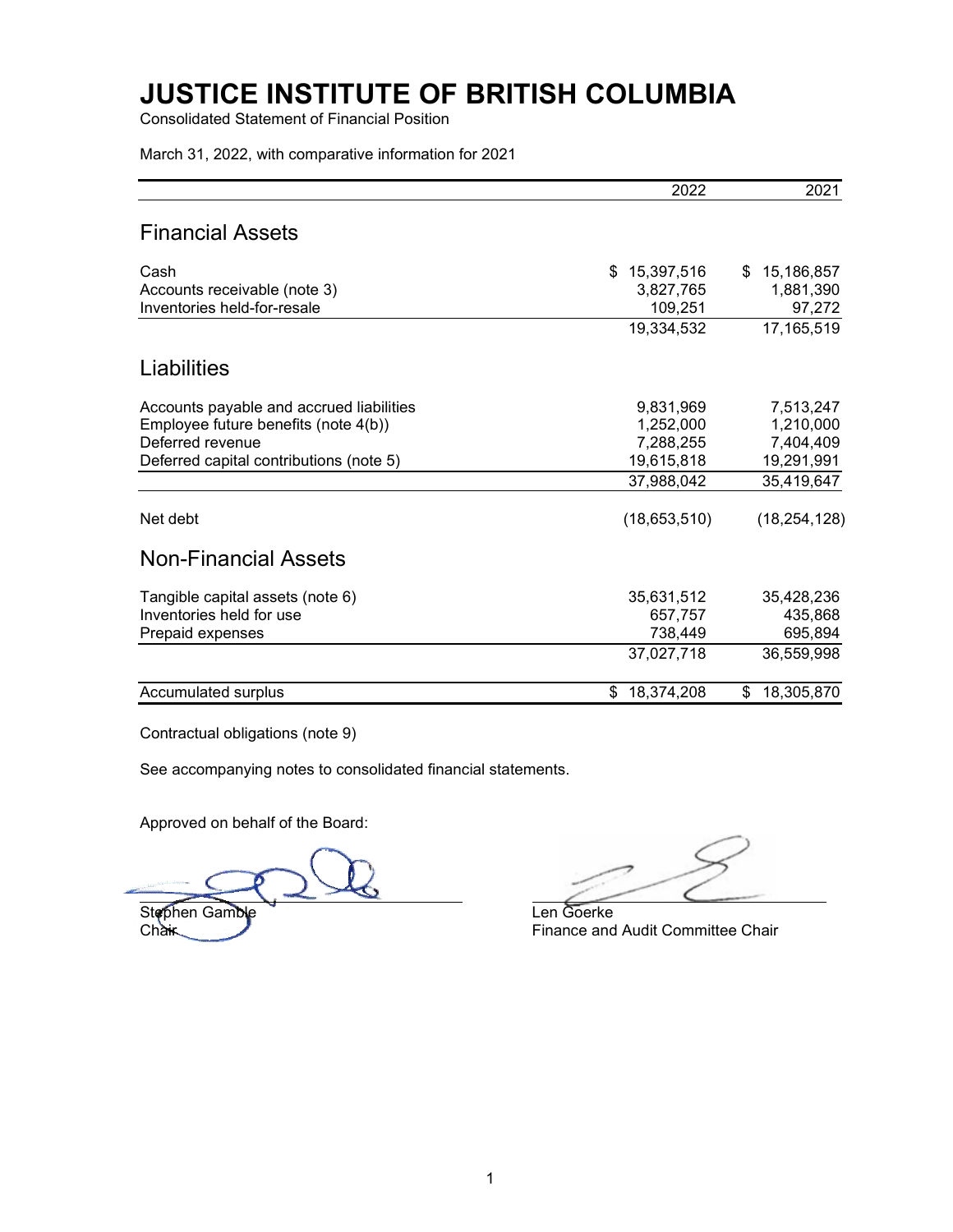Consolidated Statement of Operations and Accumulated Surplus

Year ended March 31, 2022, with comparative information for 2021

|                                                                                    | <b>Budget</b>    | 2022             | 2021             |
|------------------------------------------------------------------------------------|------------------|------------------|------------------|
|                                                                                    | (Note 2(b))      |                  |                  |
| Revenue:                                                                           |                  |                  |                  |
| Province of British Columbia annual grant<br>Province of British Columbia contract | \$<br>15,000,718 | \$<br>15,557,621 | \$<br>15,135,581 |
| services                                                                           | 7,152,327        | 8,257,006        | 7,388,382        |
| Tuition and student fees                                                           | 16,496,438       | 18,189,825       | 14,224,714       |
| Sales of goods and services                                                        | 419,952          | 598,231          | 464,025          |
| Donations, non-government grants and                                               |                  |                  |                  |
| contracts                                                                          | 7,423,659        | 9,571,626        | 7,135,978        |
| Investment income                                                                  | 75,000           | 103,588          | 107,917          |
| Amortization of deferred capital                                                   |                  |                  |                  |
| contributions (note 5)                                                             | 1,869,564        | 1,816,720        | 1,923,831        |
| Other                                                                              | 89,506           | 487,570          | 63,576           |
|                                                                                    | 48,527,164       | 54,582,187       | 46,444,004       |
| Expenses (note 11):                                                                |                  |                  |                  |
| Ancillary operations                                                               | 857,538          | 996.869          | 950,322          |
| Instructional/educational                                                          | 50,698,630       | 52,318,328       | 47,612,859       |
| Sponsored research                                                                 | 820,997          | 1,198,652        | 925,677          |
|                                                                                    | 52,377,165       | 54,513,849       | 49,488,858       |
| Annual surplus (deficit)                                                           | (3,850,001)      | 68,338           | (3,044,854)      |
| Accumulated surplus, beginning of year                                             | 18,305,870       | 18,305,870       | 21,350,724       |
| Accumulated surplus, end of year                                                   | \$<br>14,455,869 | \$<br>18,374,208 | \$<br>18,305,870 |

See accompanying notes to consolidated financial statements.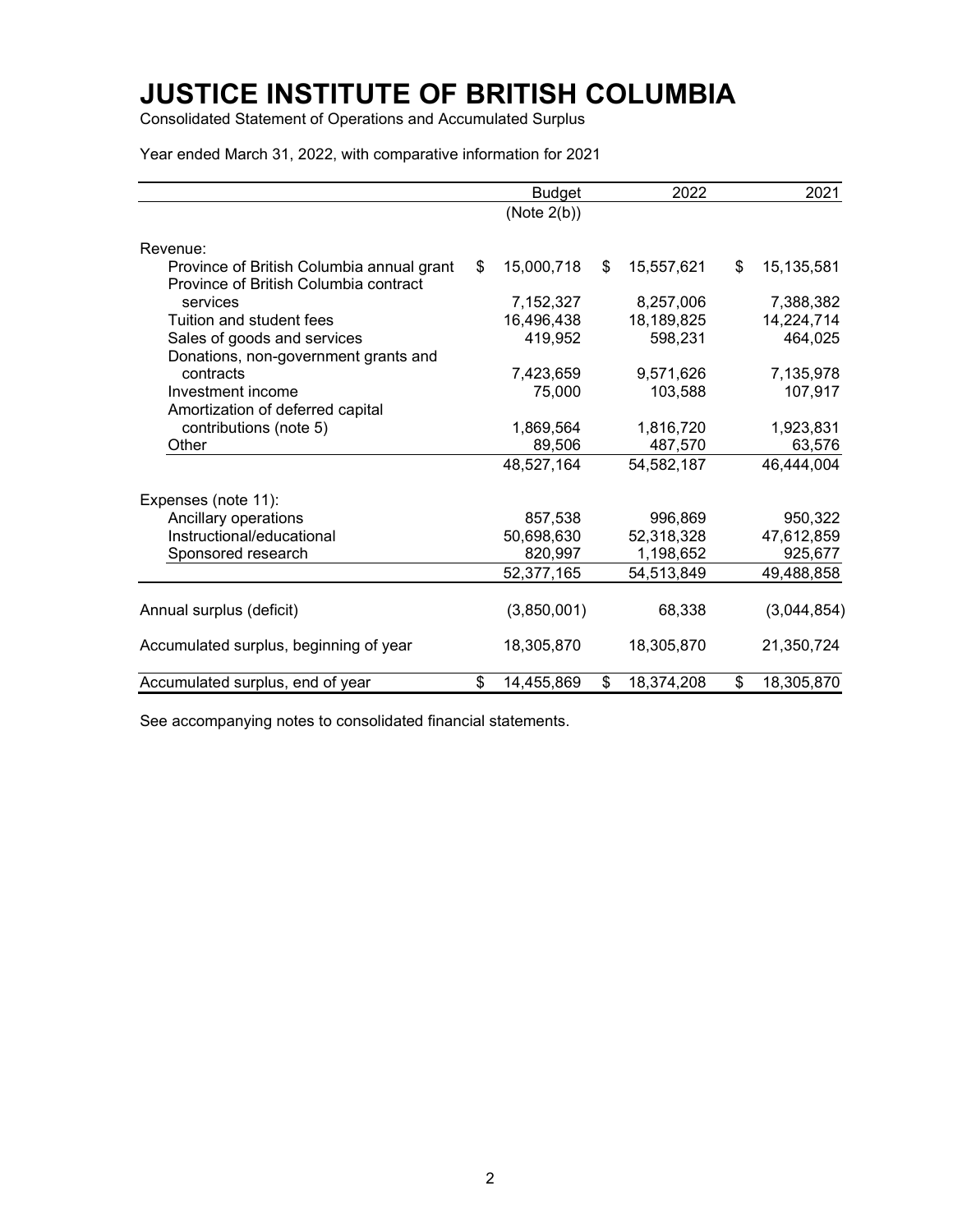Consolidated Statement of Changes in Net Debt

Budget 2022 2021 (Note 2(b)) Annual surplus (deficit) \$ (3,850,001) \$ 68,338 \$ (3,044,854) Acquisition of tangible capital assets (3,699,009) (3,315,068) (1,538,213)<br>Amortization of tangible capital assets 3,145,224 2,976,111 3,061,214 Amortization of tangible capital assets 3,145,224 2,976,111 3,061,214 Write-down of tangible capital assets 135,681 -<br>Acquisition of inventories held-for-use - (998,640) (489,122) Acquisition of inventories held-for-use Consumption of inventories held-for-use **183,066** 183,066 Acquisition of prepaid expenses (2,106,970) (2,022,291)<br>Use of prepaid expenses 2,064,415 2,019,397 Use of prepaid expenses and the contract of the contract of the 2,064,415 2,019,397 Increase in net debt (4,403,786) (399,382) (1,830,803) Net debt, beginning of year (18,254,128) (18,254,128) (16,423,325) Net debt, end of year  $$ (22,657,914) $ (18,653,510) $ (18,254,128)$ 

Year ended March 31, 2022, with comparative information for 2021

See accompanying notes to consolidated financial statements.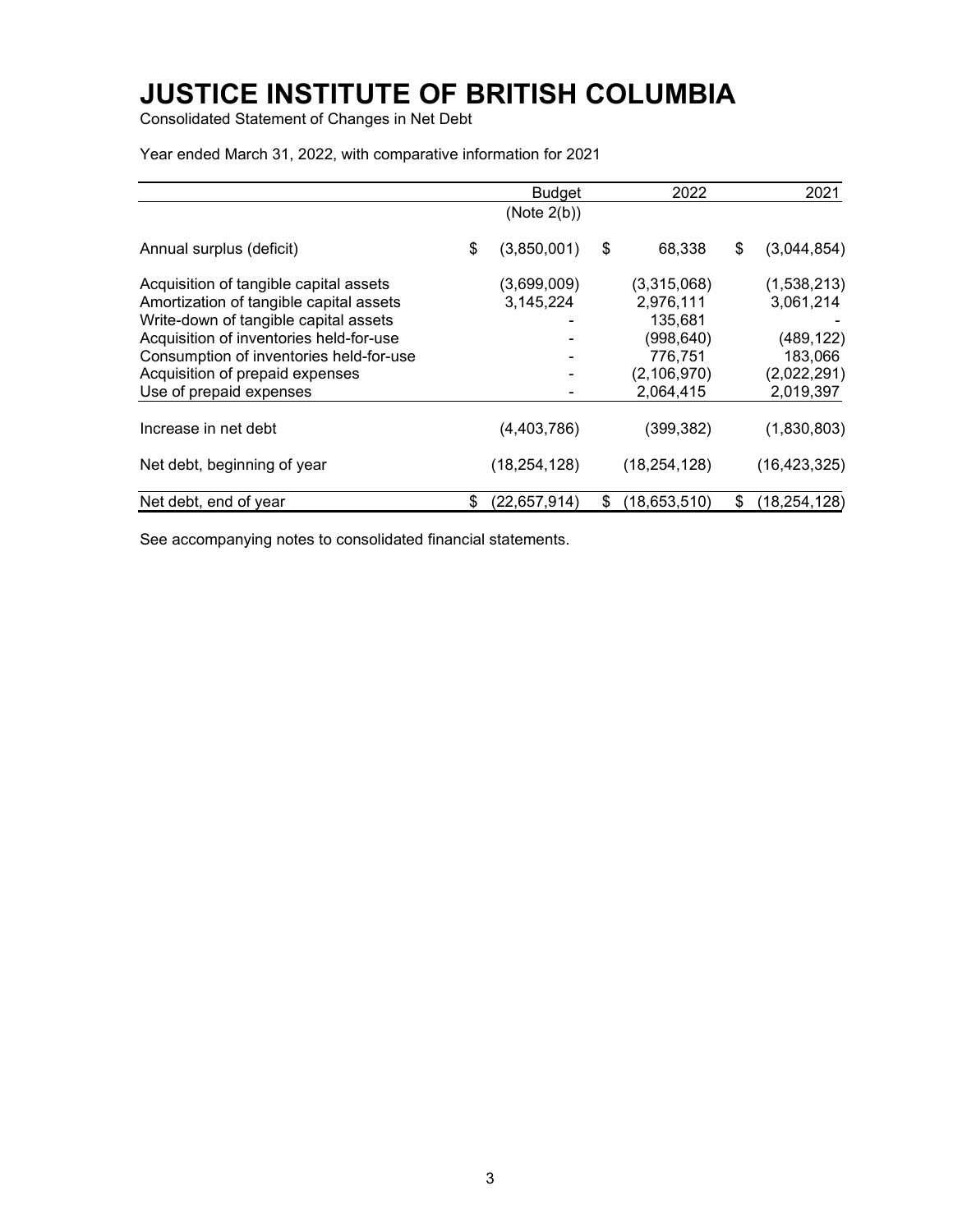Consolidated Statement of Cash Flows

Year ended March 31, 2022, with comparative information for 2021

|                                                      | 2022             | 2021              |
|------------------------------------------------------|------------------|-------------------|
| Cash provided by (used in):                          |                  |                   |
| Operating activities:                                |                  |                   |
| Annual surplus (deficit)                             | \$<br>68,338     | \$<br>(3,044,854) |
| Items not involving cash:                            |                  |                   |
| Amortization of tangible capital assets              | 2,976,111        | 3,061,214         |
| Write-down of tangible capital assets                | 135,681          |                   |
| Amortization of deferred capital contributions       | (1,816,720)      | (1,923,831)       |
| Change in employee future benefits                   | 42,000           | 143,000           |
| Changes in non-cash operating working capital:       |                  |                   |
| Decrease (increase) in accounts receivable           | (1,946,375)      | 1,947,339         |
| Decrease (increase) in inventories held-for-resale   | (11, 979)        | 35,575            |
| Increase in accounts payable and accrued liabilities | 2,318,722        | 748,697           |
| Increase (decrease) in deferred revenue              | (116, 154)       | 1,095,571         |
| Increase in inventories held-for-use                 | (221, 889)       | (306, 056)        |
| Increase in prepaid expenses                         | (42, 555)        | (2,894)           |
| Net change in cash from operating activities         | 1,385,180        | 1,753,761         |
| Capital activities:                                  |                  |                   |
| Cash used to acquire tangible capital assets         | (3,315,068)      | (1,538,213)       |
| Net change in cash from capital activities           | (3,315,068)      | (1,538,213)       |
| Investing activities:                                |                  |                   |
| Redemption of investments                            |                  | 1,000,000         |
| Net change in cash from investing activities         |                  | 1,000,000         |
| Financing activities:                                |                  |                   |
| Deferred capital contributions received              | 2,140,547        | 470,999           |
| Net change in cash from financing activities         | 2,140,547        | 470,999           |
| Net change in cash                                   | 210,659          | 1,686,547         |
| Cash, beginning of year                              | 15,186,857       | 13,500,310        |
| Cash, end of year                                    | \$<br>15,397,516 | \$<br>15,186,857  |

See accompanying notes to consolidated financial statements.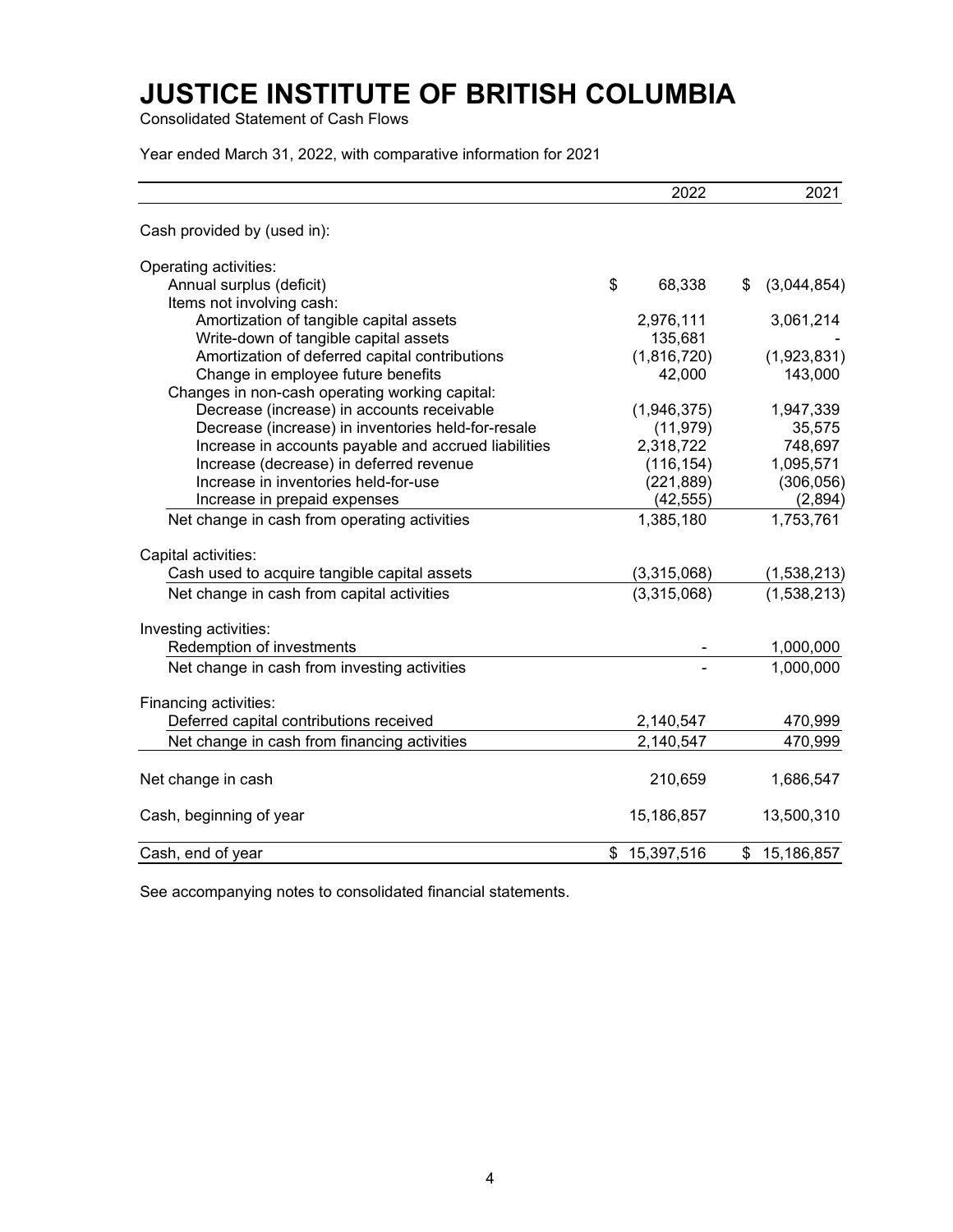Notes to Consolidated Financial Statements

Year ended March 31, 2022

#### **1. Operations:**

The Justice Institute of British Columbia (the "Institute") is a post-secondary educational institution established in 1978 by the Province of British Columbia (the "Province") under the provisions of the College and Institute Act. The Institute is exempt from income tax under Section 149 of the Income Tax Act. The mission of the Institute is to provide learning opportunities for practitioners and the public that lead to improved justice and public safety services, and safer communities.

In March 2020, the COVID-19 outbreak was declared a pandemic by the World Health Organization. Through fiscal 2022, there was a return to on-campus and in-community learning teaching and working in alignment with the BC Restart Plan.

#### **2. Significant accounting policies:**

(a) Basis of accounting:

These consolidated financial statements reflect the assets, liabilities, revenues, expenses and accumulated surplus of the Institute and JI Ventures Inc., an organization that is whollyowned by the Institute. JI Ventures Inc. was incorporated on January 18, 2017 and had no financial activity in the years ended March 31, 2022 and 2021.

These consolidated financial statements have been prepared in accordance with Section 23.1 of the Budget Transparency and Accountability Act of the Province supplemented by Regulations 257/2010 and 198/2011 issued by the Province Treasury Board.

The Budget Transparency and Accountability Act requires that the consolidated financial statements be prepared in accordance with the set of standards and guidelines that comprise generally accepted accounting principles for senior governments in Canada, or if the Treasury Board makes a regulation, the set of standards and guidelines that comprise generally accepted accounting principles for senior governments in Canada as modified by the alternate standard or guideline or part thereof adopted in the regulation.

Regulation 257/2010 requires all tax-payer supported organizations in the Schools, Universities, Colleges and Hospitals sectors to adopt Canadian public sector accounting standards without any PS4200 standards for government not-for-profit organizations.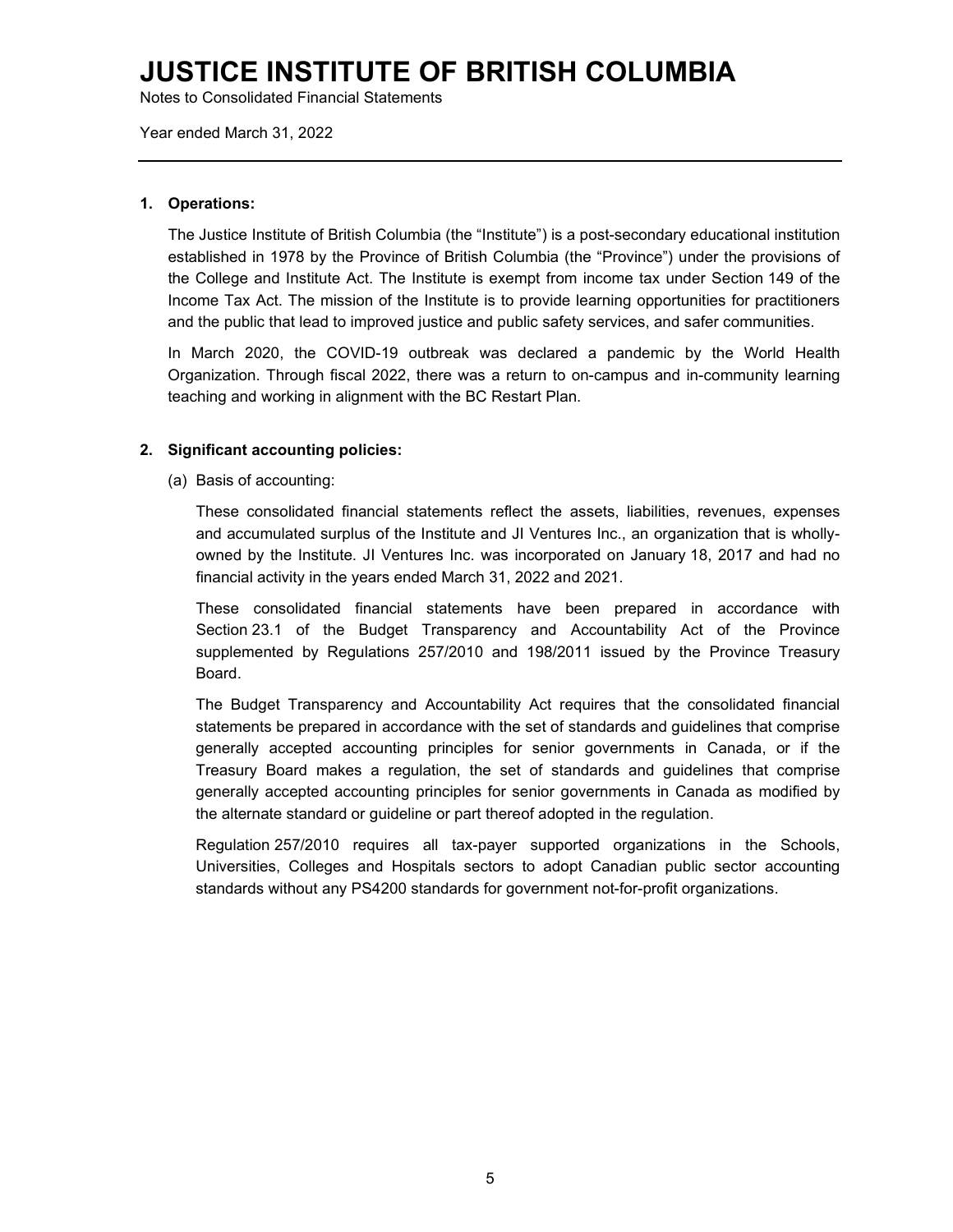Notes to Consolidated Financial Statements (continued)

Year ended March 31, 2022

#### **2. Significant accounting policies (continued):**

(a) Basis of accounting (continued):

Regulation 198/2011 requires that restricted contributions received or receivable are to be reported as revenue depending on the nature of the restrictions on the use of the funds by the contributors as follows:

- (*i*) Contributions for the purpose of acquiring or developing a depreciable tangible capital asset or contributions in the form of a depreciable tangible capital asset are recorded and, referred to as deferred capital contributions and recognized in revenue at the same rate that amortization of the related tangible capital asset is recorded. The reduction of the deferred capital contributions and the recognition of the revenue are accounted for in the fiscal period during which the tangible capital asset is used to provide services.
- (*ii*) Contributions restricted for specific purposes other than those for the acquisition or development of a depreciable tangible capital asset are recorded as deferred contributions and recognized in revenue in the year in which the stipulation or restriction on the contributions have been met.

For British Columbia tax-payer supported organizations, these contributions include government transfers and externally restricted contributions.

The accounting policy requirements under Regulation 198/2011 are significantly different from the requirements of Canadian public sector accounting standards which require that:

- Government transfers that do not contain a stipulation that creates a liability, be recognized as revenue by the recipient when approved by the transferor and the eligibility criteria have been met in accordance with public sector accounting standard PS 3410; and
- Externally restricted contributions be recognized as revenue in the period in which the resources are used for the purpose or purposes specified in accordance with public sector accounting standard PS 3100.

As a result, revenue recognized in the consolidated statement of operations and accumulated surplus, and certain related deferred capital contributions, would be recorded differently under Canadian public sector accounting standards.

(b) Budget figures:

Budget figures have been provided for comparative purposes and reflect the fiscal 2022 budget approved by the Board of Governors of the Institute on March 25, 2021. The budget is reflected in the consolidated statement of operations and accumulated surplus and the consolidated statement of changes in net debt and may include adjustments to conform to the consolidated financial statement presentation.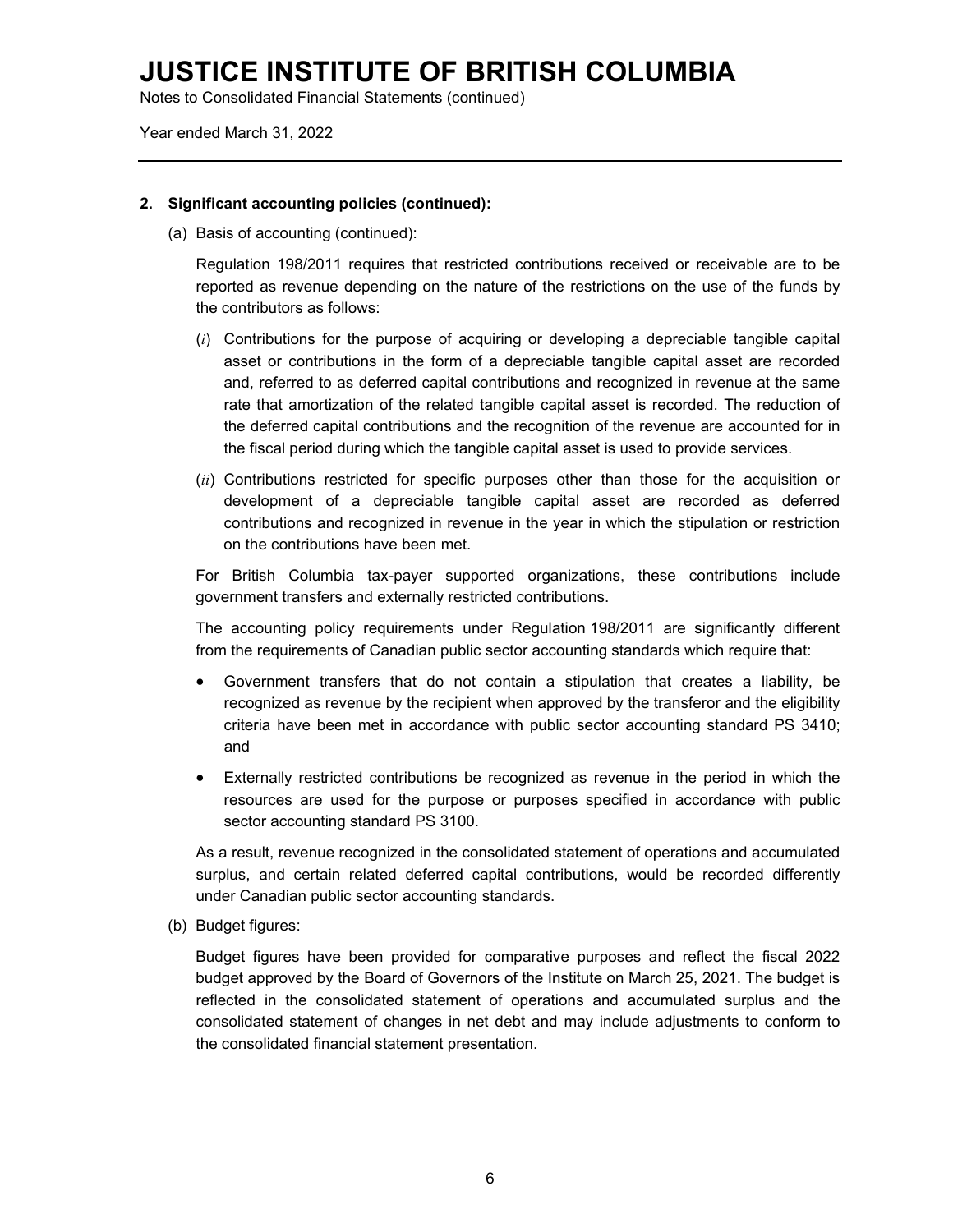Notes to Consolidated Financial Statements (continued)

Year ended March 31, 2022

#### **2. Significant accounting policies (continued):**

(c) Financial instruments:

Financial instruments are classified into two categories: fair value or cost.

- (*i*) Fair value category: Includes investments that are quoted in an active market and derivative instruments reflected at fair value as at the reporting date. Sales and purchases of investments are recorded on the trade date. Transaction costs related to the acquisition of investments is recorded as an expense. Unrealized gains and losses on financial assets would be recognized in the statement of re-measurement gains and losses until such time that the financial asset is de-recognized due to disposal or impairment. At the time of de-recognition, the related realized gains and losses are recognized in the statement of operations and accumulated surplus. There are no unrealized gains or losses as at March 31, 2022. As a result, the Institute does not have a statement of re-measurement gains and losses.
- (*ii*) Cost category: Gains and losses are recognized in the statement of operations and accumulated surplus when the financial asset is derecognized due to disposal or impairment. Sales and purchases of investments are recorded on the trade date. Transaction costs related to the acquisition of investments is included in the cost of the related investments.
- (d) Inventories for resale:

Inventories held for resale, including books and gift shop items, are recorded at the lower of cost or net realizable value. Cost is determined based on weighted average costing. Net realizable value is the estimated selling price in the ordinary course of business, less the estimated selling expenses. When conditions indicate that losses previously recognized have been recovered, the loss is reversed to the extent of the amount recovered.

(e) Employee future benefits:

The Institute and its employees make contributions to the College Pension Plan and Municipal Pension Plan, which are multi-employer joint trustee plans. These plans are defined benefit plans. As the assets and liabilities of the plans are not segregated by institution, the plans are accounted for as defined contribution plans and any contributions of the Institute to the plans are expensed as incurred.

Certain employees are entitled to earned benefits related to retirement allowances, vacation in year of retirement benefits, and continuation of benefits to employees on long-term disability. The costs of these benefits are actuarially determined based on service and best estimates of retirement ages and expected future rate of compensation increases. The obligation under these benefit plans are accrued based on projected benefits as the employees render services necessary to earn the future benefits. Actuarial gains and losses are amortized over the expected average remaining service life of the employees. The employee future benefits are unfunded.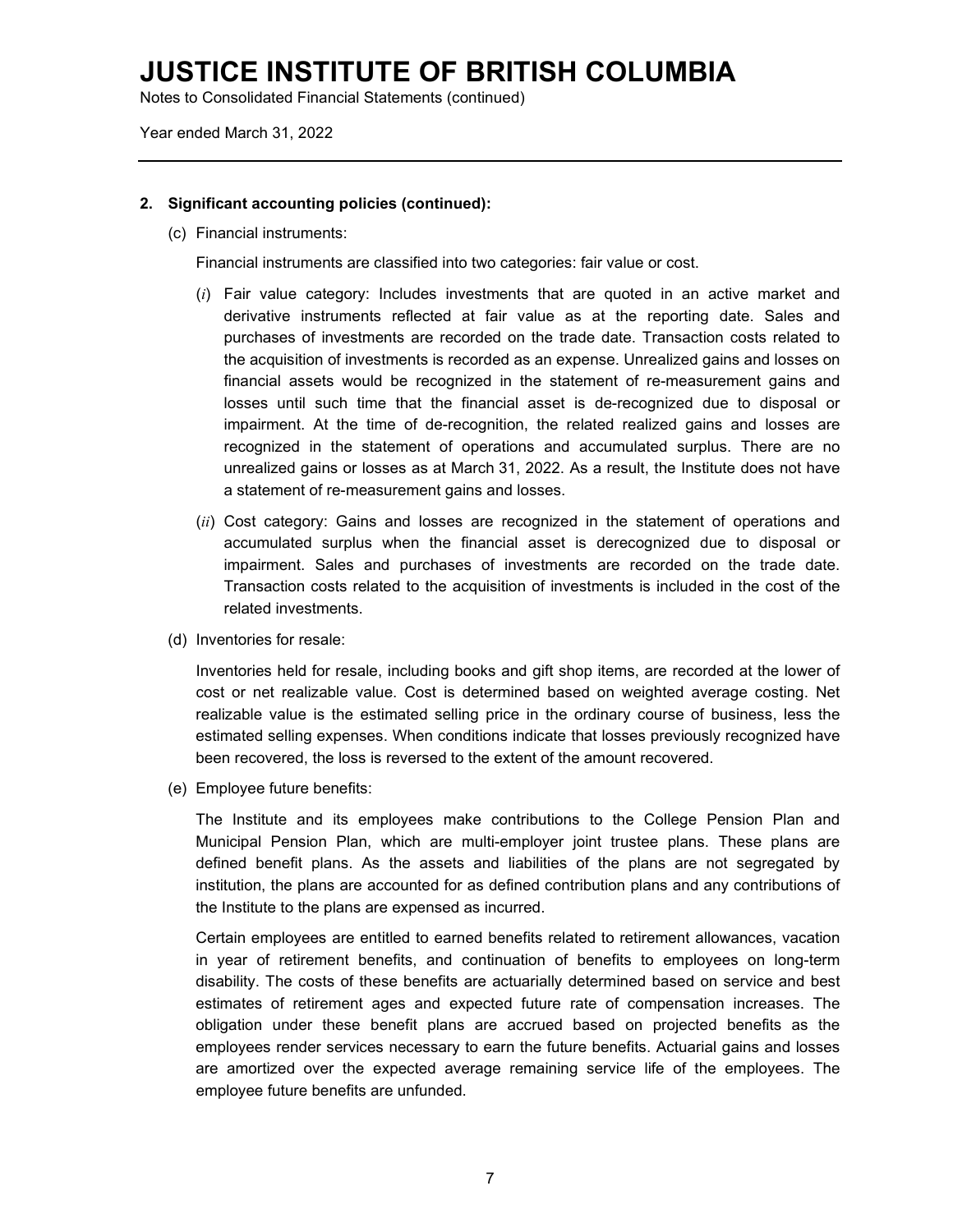Notes to Consolidated Financial Statements (continued)

Year ended March 31, 2022

#### **2. Significant accounting policies (continued):**

(f) Liability for contaminated sites:

Contaminated sites are a result of contamination being introduced into air, soil, water, or sediment of a chemical, organic or radioactive material or live organism that exceeds an environmental standard. Liabilities are recorded net of any expected recoveries.

A liability for remediation of contaminated sites is recognized when a site is not in productive use and an environmental standard exists, contamination exceeds the environmental standard, the Institute is directly responsible or accepts responsibility, it is expected that future economic benefits will be given up, and a reasonable estimate of the amount can be made. The liability is recognized as management's estimate of the cost of post-remediation including operation, maintenance and monitoring that are an integral part of the remediation strategy for a contaminated site.

(g) Non-financial assets:

Non-financial assets are not available to discharge existing liabilities and are held for use in the provision of services. They may have useful lives extending beyond the current year and are not intended for sale in the ordinary course of operations.

(*i*) Tangible capital assets:

Tangible capital assets are recorded at cost less accumulated amortization, which includes amounts that are directly attributable to acquisition, construction, development or betterment of the asset. Contributed assets are recorded at fair value at the date of contribution. In unusual circumstances where fair value cannot be reasonably determined, the tangible capital asset would be recognized at nominal value.

The cost, less residual value, of the tangible capital assets, excluding land, is amortized on a straight-line basis over their estimated useful lives shown below:

| Asset                                        | Rate                                 |
|----------------------------------------------|--------------------------------------|
|                                              |                                      |
| Site improvements                            | 10 years                             |
| <b>Buildings</b>                             | 20 to 40 years                       |
| Furniture, equipment and vehicles (including |                                      |
| computer equipment)                          | 3 to 10 years                        |
| Personal computer equipment and peripherals  | 3 years                              |
| Computer software                            | 10 years                             |
| Leasehold improvements                       | Lesser of lease term and useful life |

Assets under construction are not amortized until the asset is available for productive use.

Tangible capital assets are written down when conditions indicate that they no longer contribute to the Institute's ability to provide goods and services, or when the value of future economic benefits associated with the tangible capital assets is less than their net book value.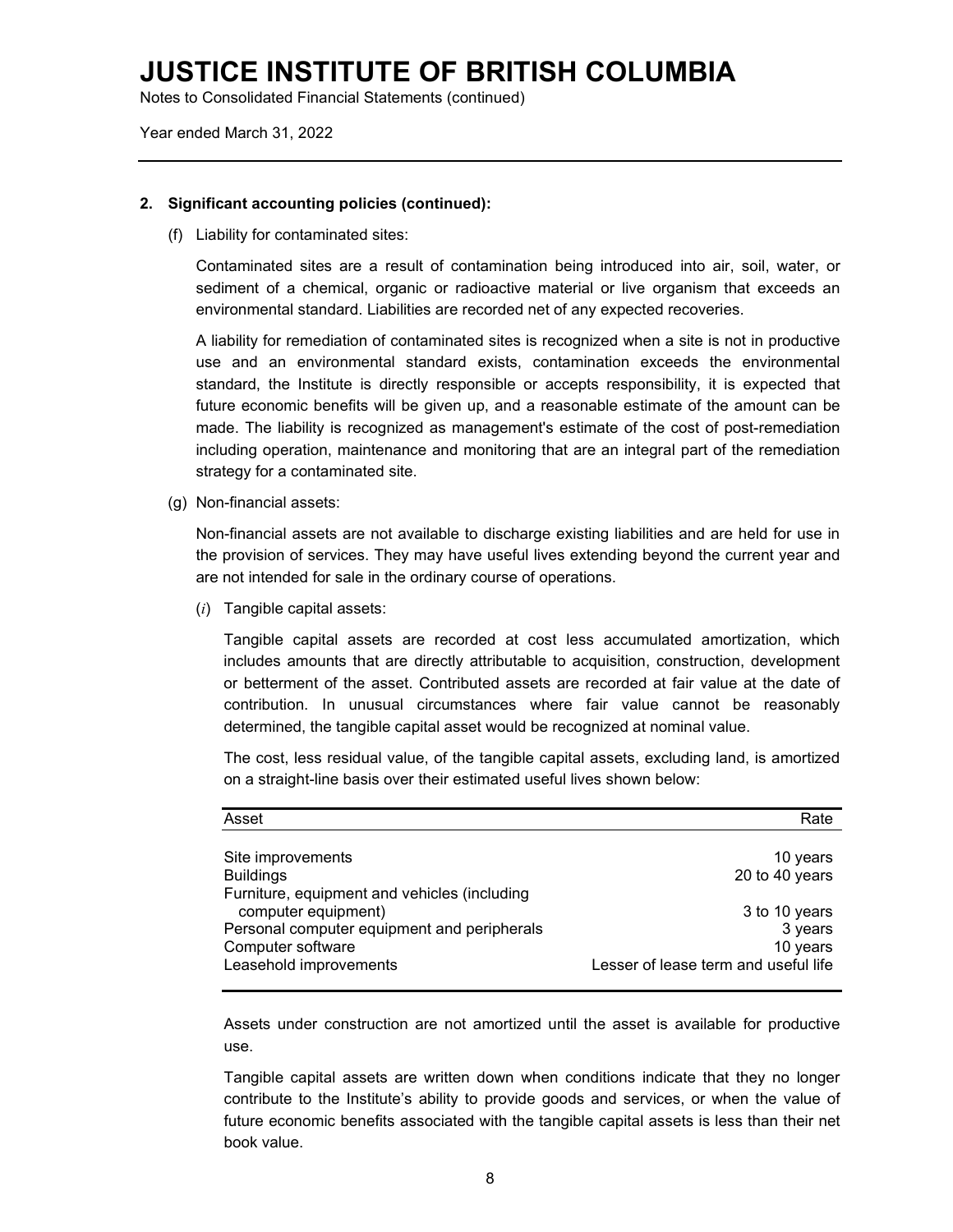Notes to Consolidated Financial Statements (continued)

Year ended March 31, 2022

#### **2. Significant accounting policies (continued):**

- (g) Non-financial assets (continued):
	- (*ii*) Leased tangible capital assets:

Leases that transfer substantially all of the benefits and risks incidental to ownership of property are accounted for as leased tangible capital assets. All other leases are accounted for as operating leases and the related payments are charged to expenses as incurred.

(*iii*) Inventories held-for-use:

Inventories held-for-use are recorded at the lower of cost and replacement value. Cost includes the original purchase cost. Replacement value is the estimated current price to replace the items.

(h) Revenue recognition:

Tuition and student fees and sales of goods and services are reported as revenue at the time the services are provided or the products are delivered, and collection is reasonably assured. Fees received prior to the year-end where the course is delivered subsequent to the year-end are recorded as deferred revenue.

Contract revenues are recognized in the period in which the related activities are performed. The zero profit margin method is used when a contract's financial outcome is not reasonably determinable. This method of accounting requires that equal amounts of revenue and expense be recognized until the financial outcome of a contract can be reasonably estimated. Provision for anticipated losses is made in the period in which they become evident.

Unrestricted donations, grants and other income are recorded as revenue when receivable if the amounts can be estimated and collection is reasonably assured.

Restricted donations and grants are reported as revenue depending on the nature of the restrictions on the use of the funds by the contributors as follows:

- (*i*) Contributions for the purpose of acquiring or developing a depreciable tangible capital asset or contributions in the form of a depreciable tangible capital asset are recorded as deferred capital contributions and recognized in revenue at the same rate that amortization of the related tangible capital asset is recorded. The reduction of the deferred capital contributions and the recognition of the revenue are accounted for in the fiscal period during which the tangible capital asset is used to provide services.
- (*ii*) Contributions restricted for specific purposes other than for the acquisition or development of a depreciable tangible capital asset are recorded as deferred revenue and recognized in revenue in the year in which the stipulation or restriction on the contribution have been met.

Investment income includes interest recorded on an accrual basis.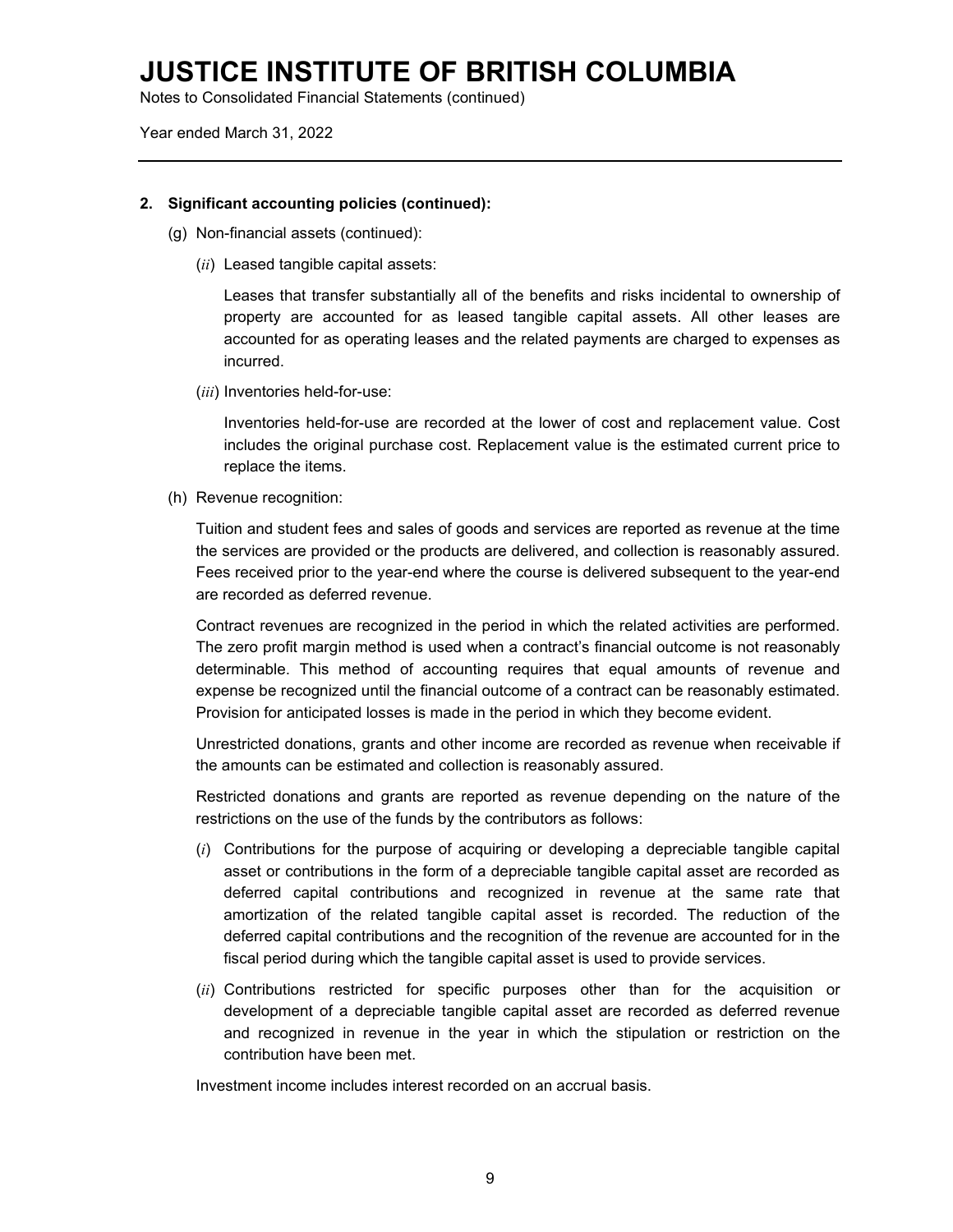Notes to Consolidated Financial Statements (continued)

Year ended March 31, 2022

#### **2. Significant accounting policies (continued):**

(i) Use of estimates:

The preparation of the consolidated financial statements prepared in accordance with the basis of accounting described in note 2(a) requires management to make estimates and assumptions. These estimates and assumptions affect the reported amounts of assets, liabilities, and related disclosures. Where actual results differ from these estimates and assumptions, the impact will be recorded in future periods when the difference becomes known.

(j) Foreign currency translation:

The Institute's functional currency is the Canadian dollar. Foreign currency transactions are translated at the exchange rates prevailing at the date of the transactions.

Monetary assets and liabilities denominated in foreign currencies are translated into Canadian dollars at the exchange rate prevailing at the financial statement date.

Any gain or loss resulting from a change in rates between the transaction date and the settlement date or statement of financial position date is recognized in the consolidated statement of re-measurement gains and losses. There are no unrealized gains or losses as at March 31, 2022. As a result, the Institute does not have a statement of re-measurement gains and losses.

#### **3. Accounts receivable:**

|                                                      | 2022                      | 2021                      |
|------------------------------------------------------|---------------------------|---------------------------|
| Gross receivables<br>Allowance for doubtful accounts | \$4,099,519<br>(271, 754) | \$2,110,338<br>(228, 948) |
|                                                      | \$3,827,765               | \$1,881,390               |

#### **4. Employee future benefits:**

#### (a) Pension benefits:

The Institute and its employees contribute to the College Pension Plan and Municipal Pension Plan (jointly trusteed pension plans). The boards of trustees for these plans, representing plan members and employers, are responsible for administering the pension plans, including investing assets and administering benefits. The plans are multi-employer defined benefit pension plans. Basic pension benefits are based on a formula. As at August 31, 2021, the College Pension Plan has about 16,500 active members, and approximately 9,500 retired members. As at December 31, 2020, the Municipal Pension Plan has about 220,000 active members, including approximately 7,000 from colleges.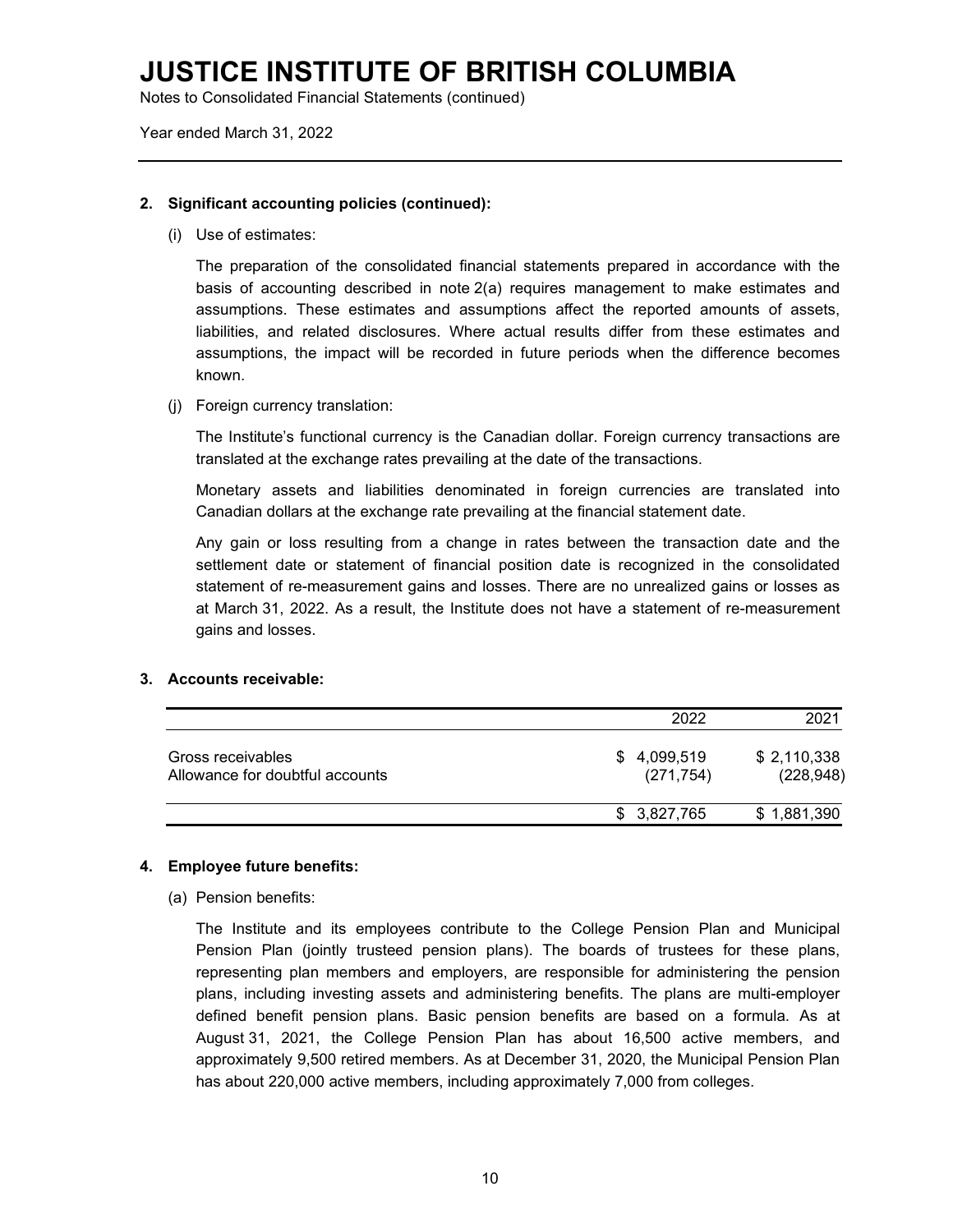Notes to Consolidated Financial Statements (continued)

Year ended March 31, 2022

#### **4. Employee future benefits (continued):**

(a) Pension benefits (continued):

Every three years, an actuarial valuation is performed to assess the financial position of the plans and adequacy of plan funding. The actuary determines an appropriate combined employer and member contribution rate to fund the plans. The actuary's calculated contribution rate is based on the entry-age normal cost method, which produces the longterm rate of member and employer contributions sufficient to provide benefits for average future entrants to the plans. This rate may be adjusted for the amortization of any actuarial funding surplus and will be adjusted for the amortization of any unfunded actuarial liability.

The most recent actuarial valuation for the College Pension Plan as at August 31, 2018, indicated a \$303 million surplus for basic pension benefits on a going concern basis. The next valuation for the College Pension Plan will be as at August 31, 2021, with results available in 2022.

The most recent valuation for the Municipal Pension Plan as at December 31, 2018, indicated a \$2,866 million funding surplus for basic pension benefits on a going concern basis. The next valuation for the Municipal Pension Plan will be December 31, 2021, with results available in 2022.

Employers participating in the plans record their pension expense as the amount of employer contributions made during the fiscal year (defined contribution pension plan accounting). This is because the plans record accrued liabilities and accrued assets for each plan in aggregate, resulting in no consistent and reliable basis for allocating the obligation, assets and cost to individual employers participating in the plans.

The Institute paid \$2,460,732 (2021 - \$2,323,523) for employer contributions to the plans in fiscal 2022.

(b) Other employee future benefits:

Certain employees are entitled to earned benefits related to retirement allowances, vacation in year of retirement benefits, and continuation of benefits to employees on long-term disability. The costs of these benefits are actuarially determined based on service and best estimates of retirement ages and expected future rate of compensation increases. The obligations under these benefit plans are accrued based on projected benefits as the employees render services necessary to earn the future benefit.

The Institute engaged the services of an actuarial firm to evaluate its employee future benefits. The liabilities reported are based on an actuarial valuation as at March 31, 2022.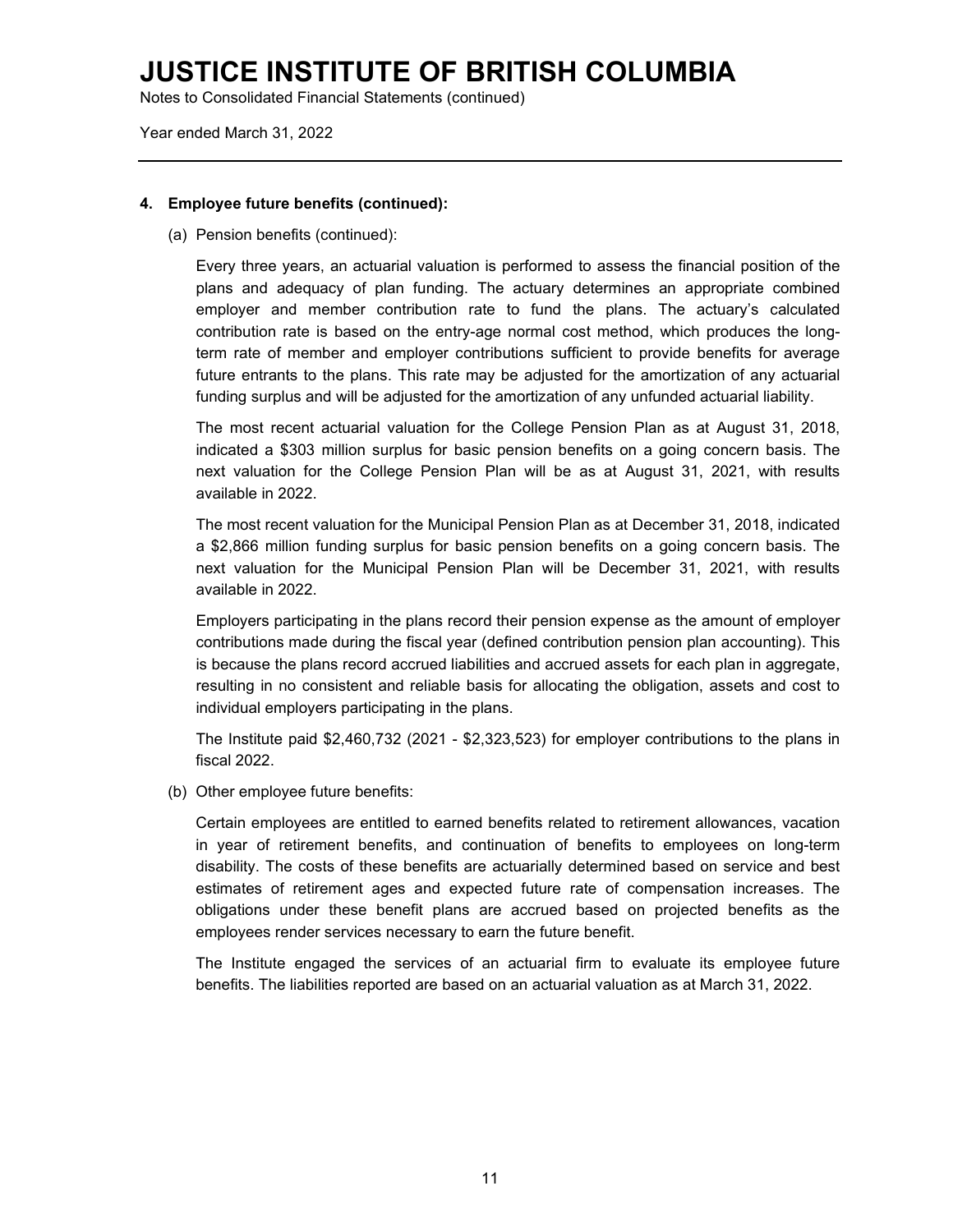Notes to Consolidated Financial Statements (continued)

Year ended March 31, 2022

#### **4. Employee future benefits (continued):**

(b) Other employee future benefits (continued):

Information regarding the Institute's obligations for these benefits is as follows:

|                                                                                                        | 2022                                    |    | 2021                              |
|--------------------------------------------------------------------------------------------------------|-----------------------------------------|----|-----------------------------------|
| Accrued benefit obligation, beginning of year<br>Current service and interest cost<br>Benefit payments | \$<br>1,348,000<br>109,000<br>(127,000) | S  | 1,178,000<br>105,000<br>(126,000) |
| Actuarial (gain) loss                                                                                  | (36,000)                                |    | 191,000                           |
| Accrued benefit obligation, end of year                                                                | 1,294,000                               |    | 1,348,000                         |
| Unamortized net actuarial loss                                                                         | (42,000)                                |    | (138,000)                         |
| Accrued benefit liability                                                                              | \$<br>1,252,000                         | \$ | 1,210,000                         |

The significant actuarial assumptions adopted in measuring the Institute's accrued benefit liability are as follows:

|                                                           | 2022     | 2021     |
|-----------------------------------------------------------|----------|----------|
| Discount rate                                             | 2.78%    | 1.55%    |
| Expected future rate of compensation increase             | 2.00%    | 2.00%    |
| Expected average remaining service life of active members | 11 years | 11 years |

#### **5. Deferred capital contributions:**

|                                                                                                                        | 2022                                     | 2021                                   |
|------------------------------------------------------------------------------------------------------------------------|------------------------------------------|----------------------------------------|
| Balance, beginning of year<br>Contributions received during the year<br>Amortization of deferred capital contributions | \$19,291,991<br>2,140,547<br>(1,816,720) | \$20,744,823<br>470.999<br>(1,923,831) |
| Balance, end of year                                                                                                   | \$19,615,818                             | \$19,291,991                           |

Included in the balance at March 31, 2022 are unspent deferred capital contributions of \$191,620 (2021 - \$46,832).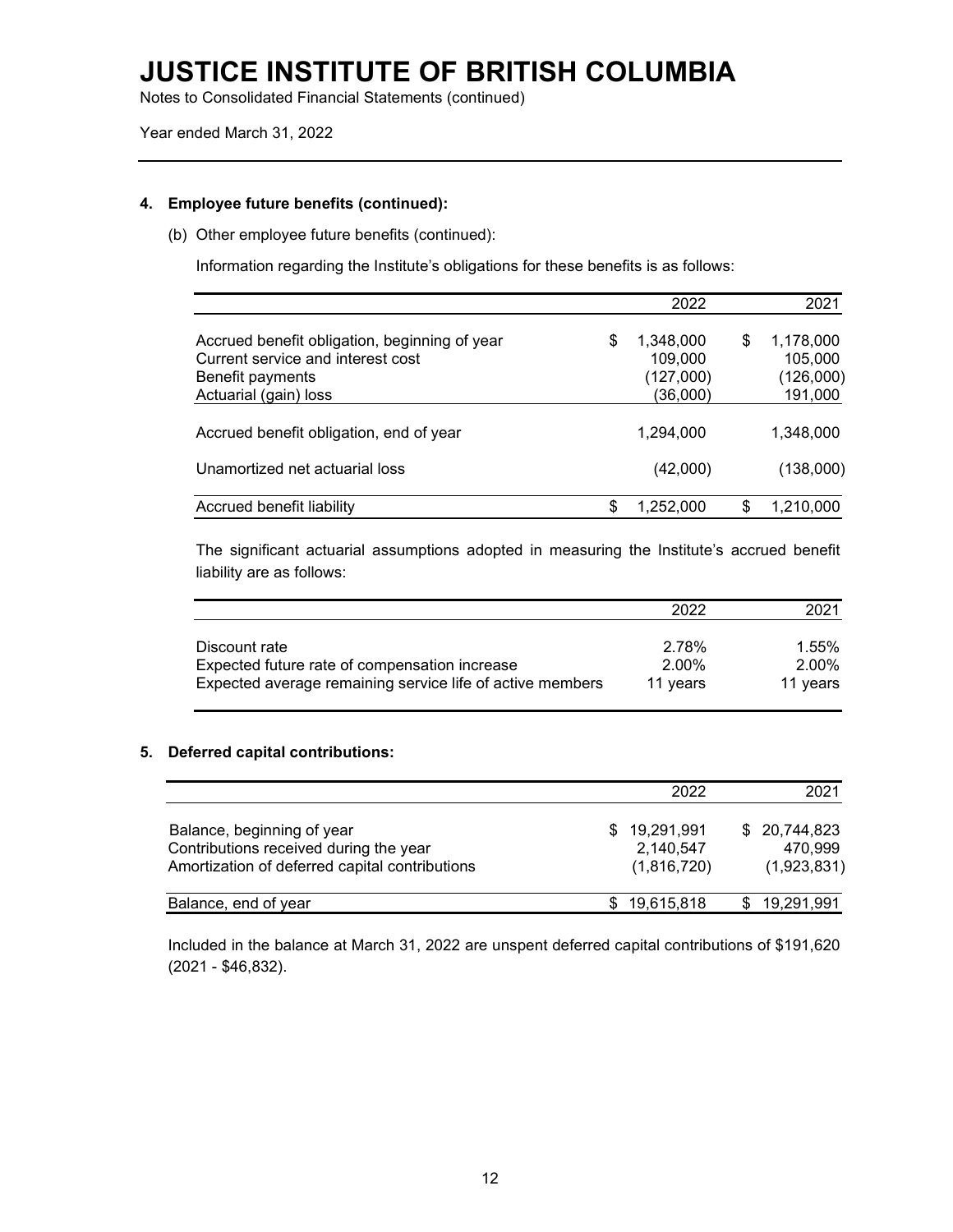Notes to Consolidated Financial Statements (continued)

Year ended March 31, 2022

#### **6. Tangible capital assets:**

| Cost                              | Balance,<br>March 31,<br>2021 | Additions       | <b>Disposals</b><br>and write-offs | Balance,<br>March 31,<br>2022 |
|-----------------------------------|-------------------------------|-----------------|------------------------------------|-------------------------------|
|                                   |                               |                 |                                    |                               |
| Land                              | \$<br>10,416,476              | \$              | \$                                 | \$<br>10,416,476              |
| Site improvements                 | 938,532                       | 16,369          | (14, 282)                          | 940,619                       |
| <b>Buildings</b>                  | 43,933,690                    |                 |                                    | 43,933,690                    |
| Furniture, equipment and vehicles | 6,273,174                     | 2,095,541       | (1,746,444)                        | 6,622,271                     |
| Personal computer equipment and   |                               |                 |                                    |                               |
| peripherals                       | 1,225,897                     | 305,638         | (257, 808)                         | 1,273,727                     |
| Computer software                 | 1,661,371                     |                 |                                    | 1,661,371                     |
| Leasehold improvements            | 933,780                       |                 |                                    | 933,780                       |
| Work-in-progress                  | 745,630                       | 897,520         | (135, 681)                         | 1,507,469                     |
|                                   | \$<br>66,128,550              | \$<br>3,315,068 | \$<br>(2, 154, 215)                | \$<br>67,289,403              |
|                                   |                               |                 |                                    |                               |
|                                   | Balance,                      |                 |                                    | Balance,                      |
| <b>Accumulated</b>                | March 31,                     | Amortization    |                                    | March 31,                     |

| <b>Accumulated</b><br>amortization                                   | March 31,<br>2021           |    | Amortization<br>expense | <b>Disposals</b>  |     | March 31,<br>2022     |
|----------------------------------------------------------------------|-----------------------------|----|-------------------------|-------------------|-----|-----------------------|
| Site improvements<br><b>Buildings</b>                                | \$<br>765.187<br>23,879,734 | S  | 93.516<br>1,265,168     | \$<br>(14, 282)   | S   | 844.421<br>25.144.902 |
| Furniture, equipment and vehicles<br>Personal computer equipment and | 3,633,240                   |    | 1,097,663               | (1,746,444)       |     | 2.984.459             |
| peripherals<br>Computer software                                     | 667.945<br>879.177          |    | 315.562<br>147.149      | (257, 808)        |     | 725.699<br>1,026,326  |
| Leasehold improvements                                               | 875,031                     |    | 57.053                  |                   |     | 932.084               |
|                                                                      | 30.700.314                  | S. | 2.976.111               | \$<br>(2,018,534) | \$. | 31.657.891            |

|                                   |   | Net book value<br>March 31, 2021 | Net book value<br>March 31, 2022 |
|-----------------------------------|---|----------------------------------|----------------------------------|
|                                   |   |                                  |                                  |
| Land                              | S | 10,416,476                       | \$<br>10,416,476                 |
| Site improvements                 |   | 173.345                          | 96.198                           |
| <b>Buildings</b>                  |   | 20,053,956                       | 18,788,788                       |
| Furniture, equipment and vehicles |   | 2,639,934                        | 3,637,812                        |
| Personal computer equipment and   |   |                                  |                                  |
| peripherals                       |   | 557,952                          | 548.028                          |
| Computer software                 |   | 782,194                          | 635,045                          |
| Leasehold improvements            |   | 58.749                           | 1,696                            |
| Work-in-progress                  |   | 745,630                          | 1,507,469                        |
|                                   | S | 35,428,236                       | \$<br>35,631,512                 |

In fiscal 2022, there were write-offs of tangible capital assets totaling \$135,681 (2021 - nil).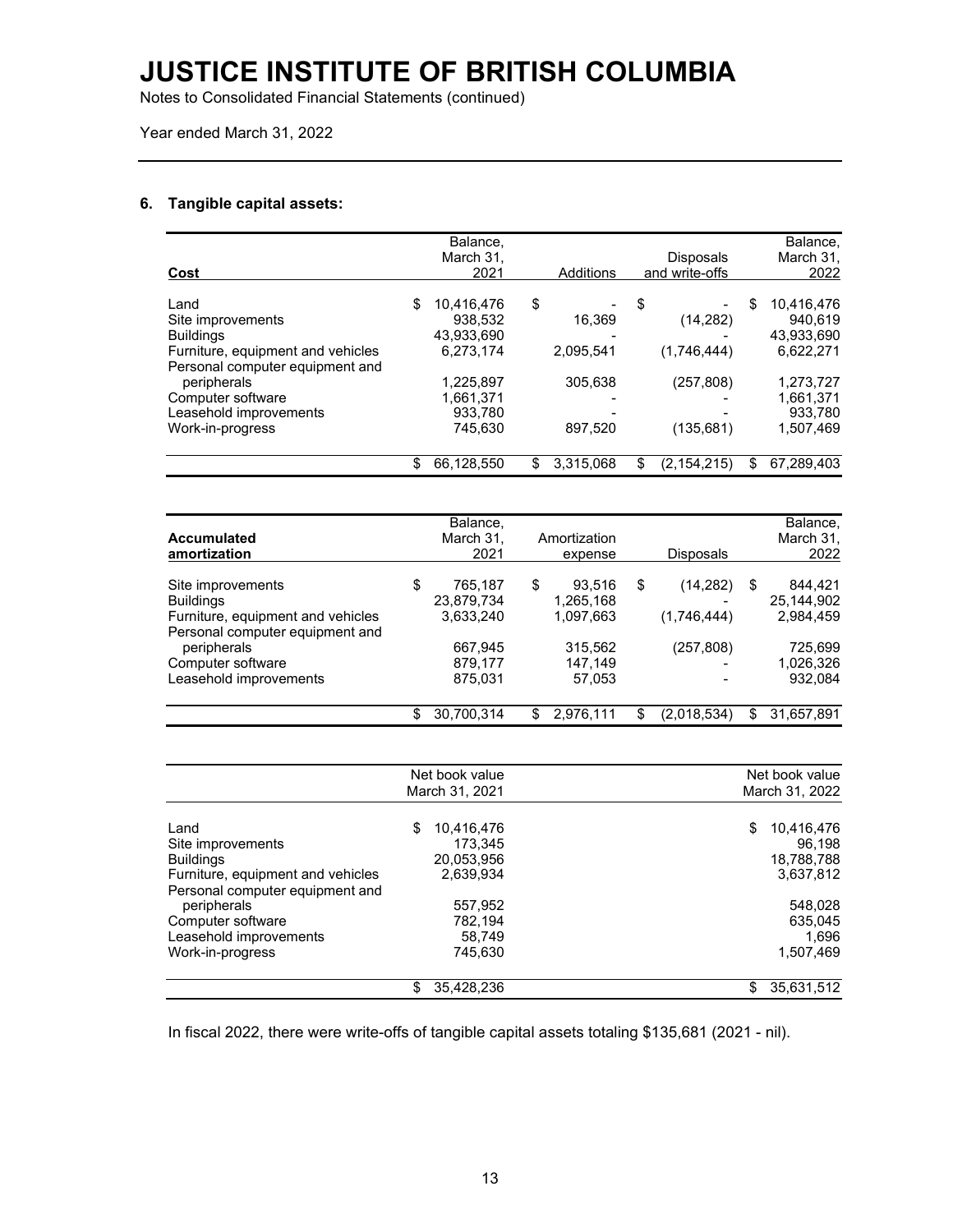Notes to Consolidated Financial Statements (continued)

Year ended March 31, 2022

#### **7. Credit facility:**

The Institute has available a demand operating loan up to a maximum of \$250,000, which bears interest at bank prime per annum, and a letter of credit facility up to a maximum of \$50,000, for its ongoing operating requirements. No amounts are outstanding under these banking facilities as at March 31, 2022 (2021 - nil).

#### **8. Related organizations:**

(a) The Justice Institute of B.C. Foundation:

The purpose of the Justice Institute of B.C. Foundation (the "Foundation") is to improve the quality of justice and public safety through the advancement of education, training and community service by soliciting, managing and disbursing funds to the Institute. The Foundation is governed by an independent Board of Directors. The fund balances and results of operations of the Foundation have not been included in these consolidated financial statements.

During fiscal 2022, the Foundation contributed \$752,695 (2021 - \$300,649) in support of student awards and bursaries, specialized training equipment and new initiatives to the Institute. Administrative services, including salary costs, amounting to approximately \$180,688 (2021 - \$174,797), included in instruction / educational expense, were provided to the Foundation by the Institute on a no charge basis.

The following is a summary of the financial information of the Foundation as at March 31, 2022 and 2021 and for the years then ended:

|                                                 | 2022                      | 2021                      |
|-------------------------------------------------|---------------------------|---------------------------|
| <b>Total assets</b><br><b>Total liabilities</b> | \$<br>2,090,785<br>50,809 | \$<br>2,100,562<br>21,573 |
| Fund balances                                   | \$<br>2,039,976           | 2,078,989                 |
| <b>Total revenues</b><br>Total expenses         | \$<br>737,235<br>776,248  | \$<br>731,297<br>323,022  |
| Excess (deficiency) of revenue over expenses    | \$<br>(39,013)            | \$<br>408,275             |

(b) Government reporting entities:

The Institute is related through common ownership to all Province of British Columbia ministries, agencies, school districts, health authorities, colleges, universities and crown corporations. Transactions with these entities, unless disclosed separately, are considered to be in the normal course of operations and are recorded at the exchange amount.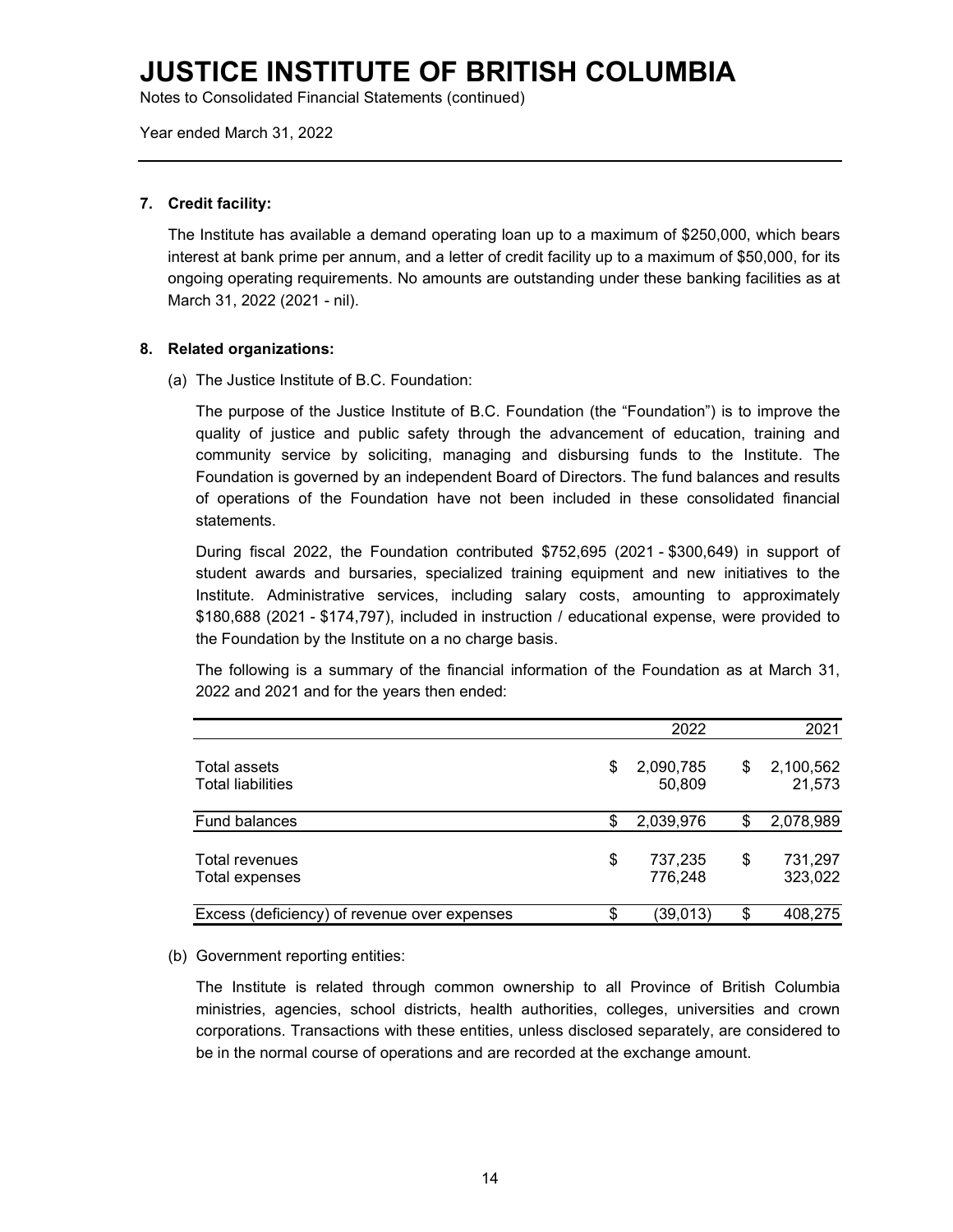Notes to Consolidated Financial Statements (continued)

Year ended March 31, 2022

#### **9. Contractual obligations:**

The nature of the Institute's activities can result in multiyear contracts and obligations whereby the Institute will be committed to make future payments. Future payments relating to significant contractual obligations for operations, including lease commitments for facilities and office equipment, that can be reasonably estimated are as follows:

| 2023       | \$ | 484,581   |
|------------|----|-----------|
| 2024       |    | 220,755   |
| 2025       |    | 220,755   |
| 2026       |    | 246,227   |
| 2027       |    | 246,227   |
| Thereafter |    | 1,149,060 |
|            |    |           |
|            | σ  | 2,567,605 |

#### **10. Contractual rights:**

The Institute's contractual rights arise from contracts with the Province and other funders to deliver certain programs. The revenue from these agreements cannot be quantified because it is dependent on the program costs incurred and certain terms and conditions in the agreements.

#### **11. Expenses by object:**

The following is a summary of expenses by object:

|                                              | 2022             | 2021          |
|----------------------------------------------|------------------|---------------|
| Business development and promotion           | \$<br>767,443    | \$<br>683,775 |
| Contract instruction and program development | 3,717,820        | 2,794,341     |
| Facilities and equipment                     | 4,085,641        | 3,725,428     |
| Professional services                        | 2,407,163        | 2,474,179     |
| Salaries and employee benefits               | 35,496,960       | 32,664,490    |
| Staff and faculty travel and meetings        | 324,500          | 146,942       |
| Student travel and activities                | 989,812          | 973,444       |
| Supplies - instructional                     | 1,206,219        | 824,904       |
| Supplies - office                            | 948,473          | 964,304       |
| Other                                        | 1,593,707        | 1,175,837     |
| Amortization of tangible capital assets      | 2,976,111        | 3,061,214     |
|                                              | \$<br>54,513,849 | 49,488,858    |

#### **12. WorkSafe BC:**

During fiscal 2022, WorkSafe BC provided funding of \$1,454,081 (2021 - \$1,390,203) that was recognized in contracts, grants and donations revenue for the operation of the Occupational Road Safety Initiatives Program.